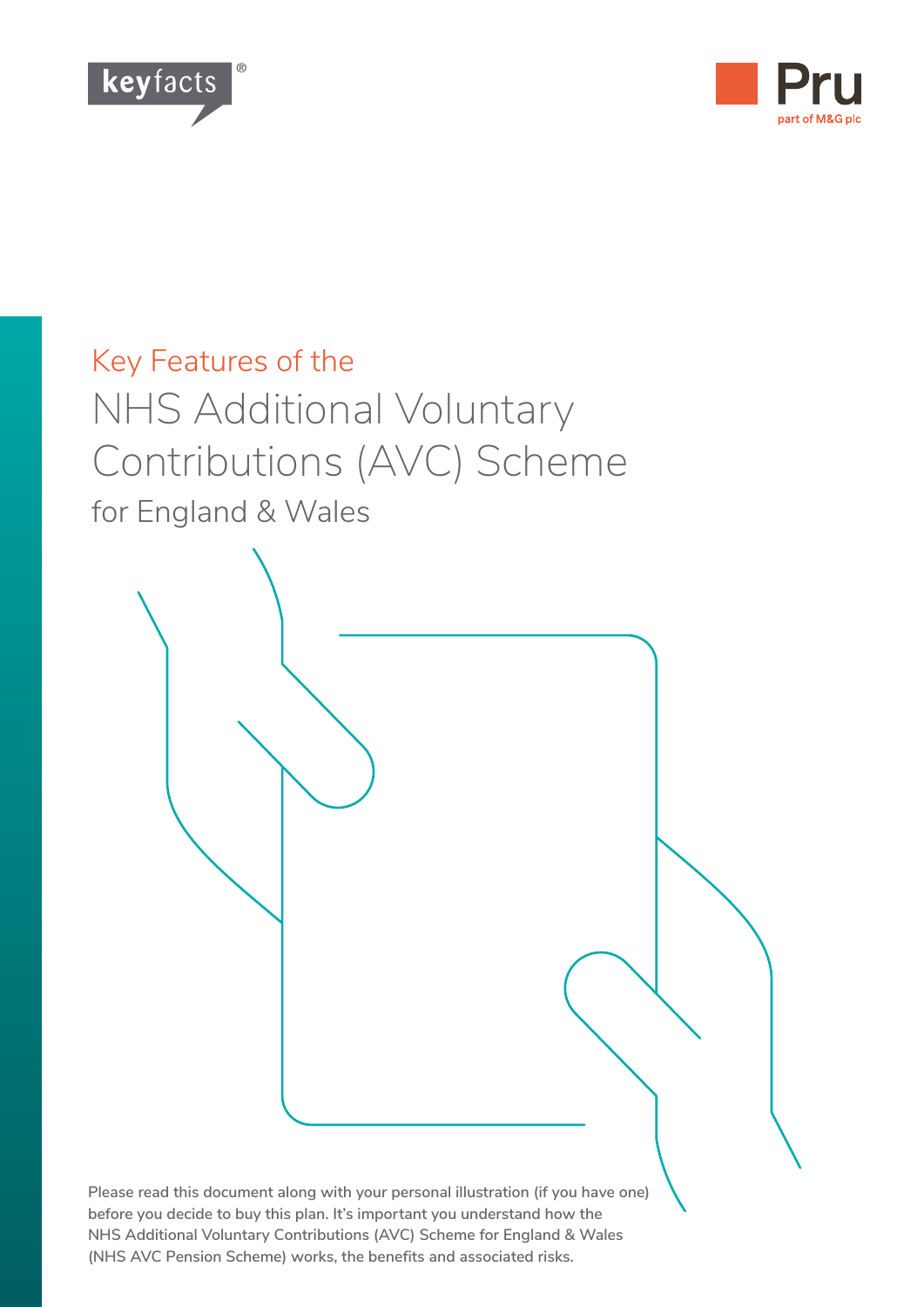# Contents

| About the NHS AVC Pension Scheme                       | 3 |  |
|--------------------------------------------------------|---|--|
| Its aims                                               | 3 |  |
| Your commitment                                        | 3 |  |
| Risks                                                  | 3 |  |
| Other documents you should read                        | 4 |  |
| Questions & Answers                                    | 5 |  |
| Is the NHS AVC Pension Scheme right for me?            | 5 |  |
| Is this a stakeholder pension?                         | 5 |  |
| How flexible is it?                                    | 5 |  |
| How much can I pay into the NHS AVC<br>Pension Scheme? | 5 |  |
| Can I transfer money in?                               | 6 |  |
| Where are my payments invested?                        | 6 |  |
| Can I change my investments?                           | 7 |  |
| What if I stop making payments?                        | 7 |  |
| Can I transfer money out?                              | 8 |  |

| What are the charges and costs?                               | 8  |
|---------------------------------------------------------------|----|
| What might I get back?                                        | 9  |
| When can I take my benefits?                                  | 9  |
| What choices will I have when I take my benefits?             | 9  |
| Where can I get guidance about what to do with<br>my pension? | 10 |
| What about tax?                                               | 10 |
| How will I know how the NHS AVC Pension<br>Scheme is doing?   | 11 |
| What happens to the NHS AVC Pension Scheme<br>if $ $ die?     | 11 |
| What if the NHS AVC Pension Scheme is not<br>right for me?    | 11 |
| How much will the advice cost?                                | 11 |
| Other information                                             | 12 |
| Get in touch                                                  |    |

We'd like everyone to find it easy to deal with us. Please let us know if you need information about our plans and services in a different format.

All our literature is available in audio, large print or braille versions. If you would like one of these please contact us using the details on the last page.

The Financial Conduct Authority is a financial services regulator. It requires us, Prudential, to give you this important information to help you decide whether our NHS AVC Pension Scheme is right for you. You should read this document carefully so that you understand what you are buying, and then keep it safe for future reference.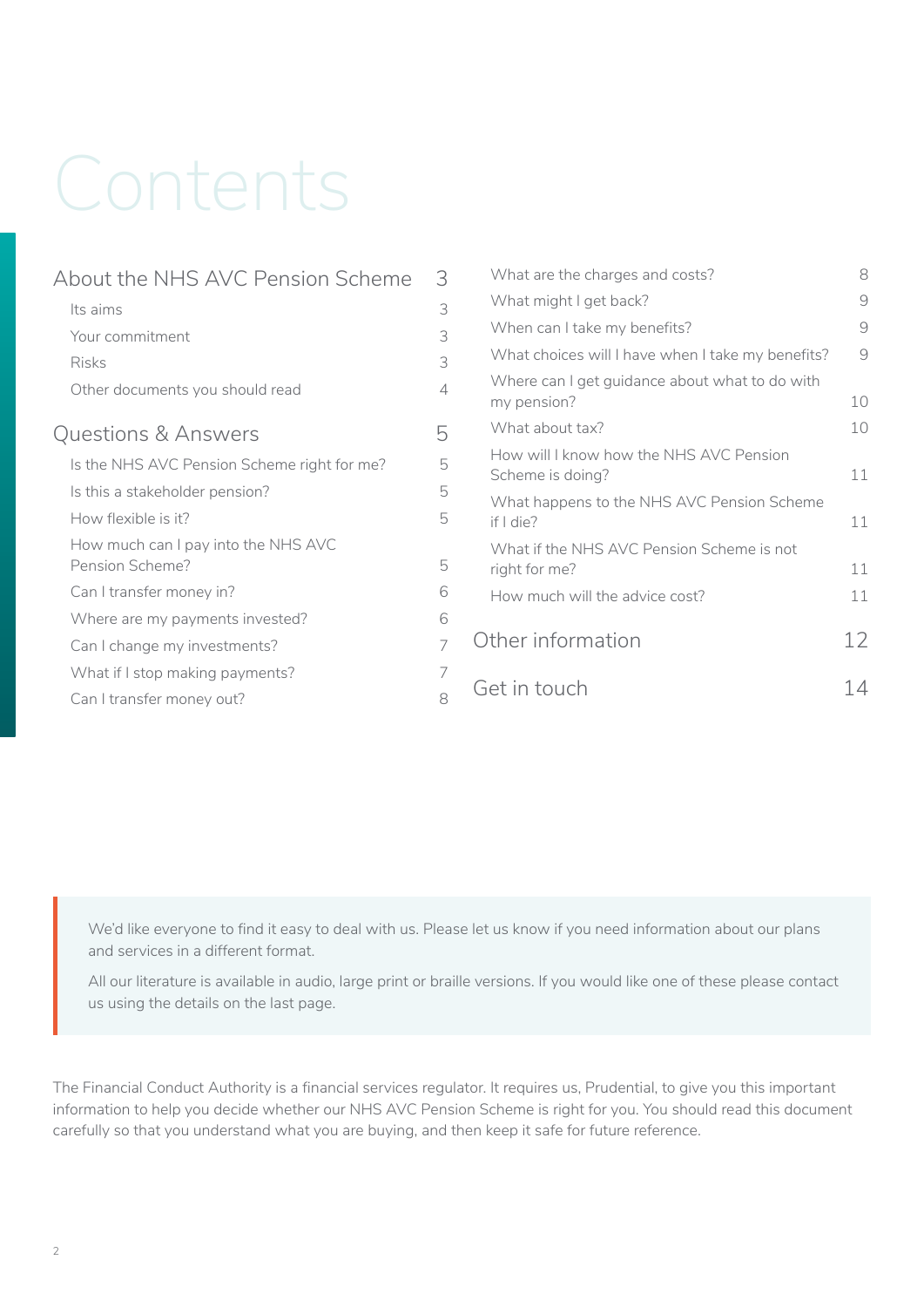# <span id="page-2-0"></span>About the NHS AVC Pension Scheme

The Prudential NHS Additional Voluntary Contribution (AVC) Scheme is an arrangement which lets you make taxefficient additional savings on top of your existing NHS Pension Scheme.

It can also provide additional life cover in the event of your death.

Taking out this product will meet the demand and need of a main scheme member wishing to make additional money purchase pension provision to meet their financial requirements in retirement.

If you still have questions about the NHS AVC Pension Scheme after reading this booklet, please look at the 'Get in touch' section for our contact details. If you have a financial adviser, please speak to them in the first instance.

# Its aims

#### **What this plan is designed to do**

- To help you save for your retirement in a flexible and tax-efficient way.
- Gives you access to a wide range of investments to match your attitude to risk and investment objectives.
- It can also be used to provide you with optional life cover.

## Your commitment

#### **What we ask you to do**

- To make regular and/or lump sum payments into your plan.
- To allow your pension pot to potentially grow until you take your benefits.
- To regularly review your investments to make sure you're on track for retirement.
- If you've chosen additional life cover, you must tell us about any change in your health from the time you sign the application through to the start of your plan as this could affect your cover.

### Risks

#### **What you need to be aware of**

- The value of your investment can go down as well as up so you might not get back the amount you put in
- There are different risks for different funds, please refer to your **Fund Guide** for more information.
- As the price of everyday goods and services goes up, your money won't stretch as far as the same amount would now. This is called inflation.
- If the total charges are more than any overall growth achieved, your plan will fall in value, possibly to even less than you have invested.
- If you withdraw money from the With-Profits Fund we may reduce the value by applying a Market Value Reduction. We explain this in the section 'Where are my payments invested?'.
- There may be a delay in buying, selling or switching to or from certain funds.
- If you are making payments for additional life cover, your cover will cease if you stop making payments to the NHS AVC Pension Scheme or if you leave the main scheme.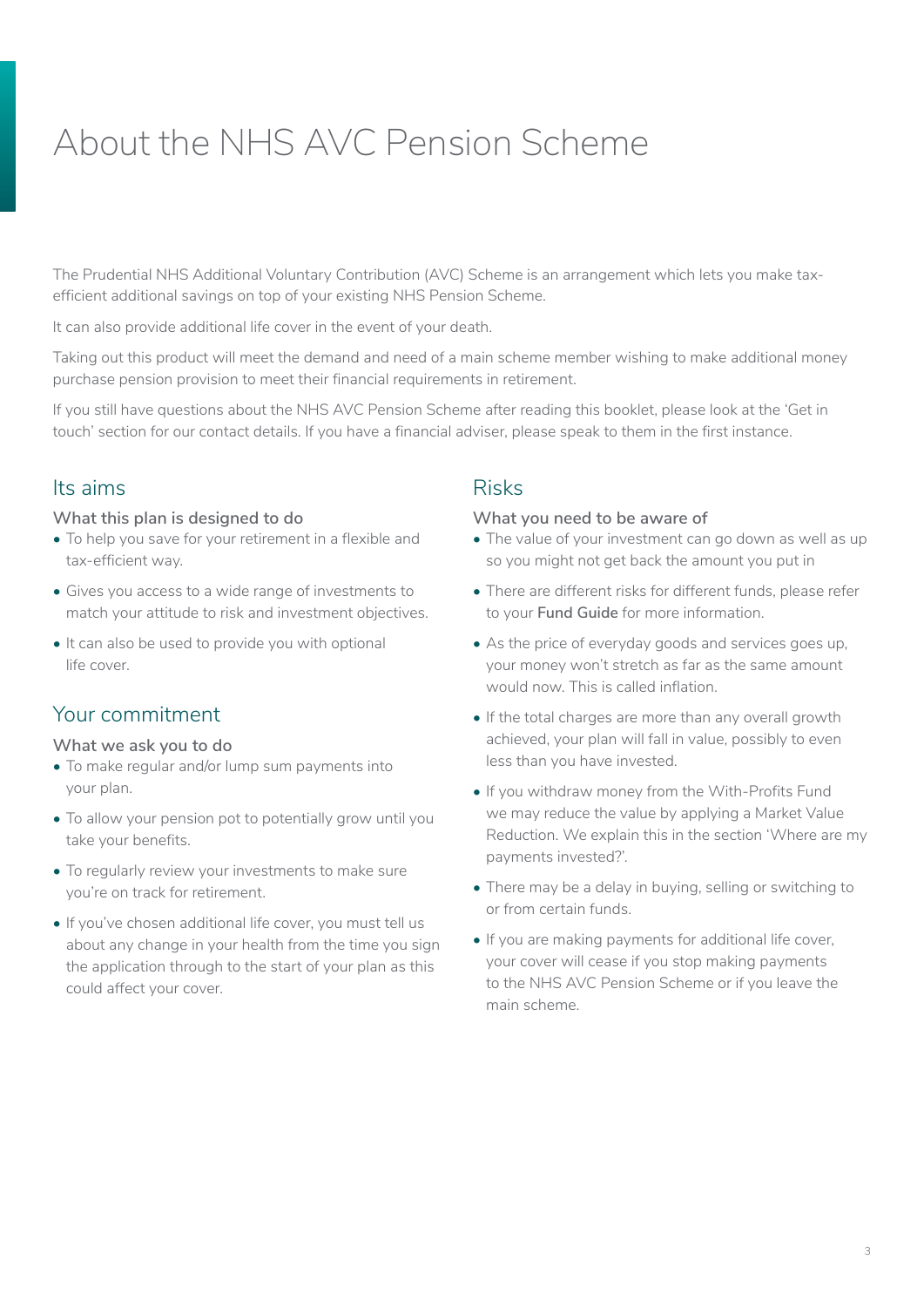# <span id="page-3-0"></span>Other documents you should read

This document gives you key information about the NHS AVC Pension Scheme. If you want more detail on specific points, please read the following documents. We have highlighted when they are relevant throughout this document.

They are all available from your adviser, on our website at **[pru.co.uk/nhs](https://www.pru.co.uk/rz/nhs/?utm_source=redirect&utm_medium=301&utm_campaign=/nhs)** or direct from us. Our contact details are on the last page.

**• Fund Guide**

This explains your investment choices.

- **• Your With-Profits Plan A guide to how we manage the Fund** This provides information on how our With-Profits Fund works, and our current approach to managing it.
- **• Market Value Reduction a clear explanation**

This explains what a Market Value Reduction is, together with information about why and when these may apply.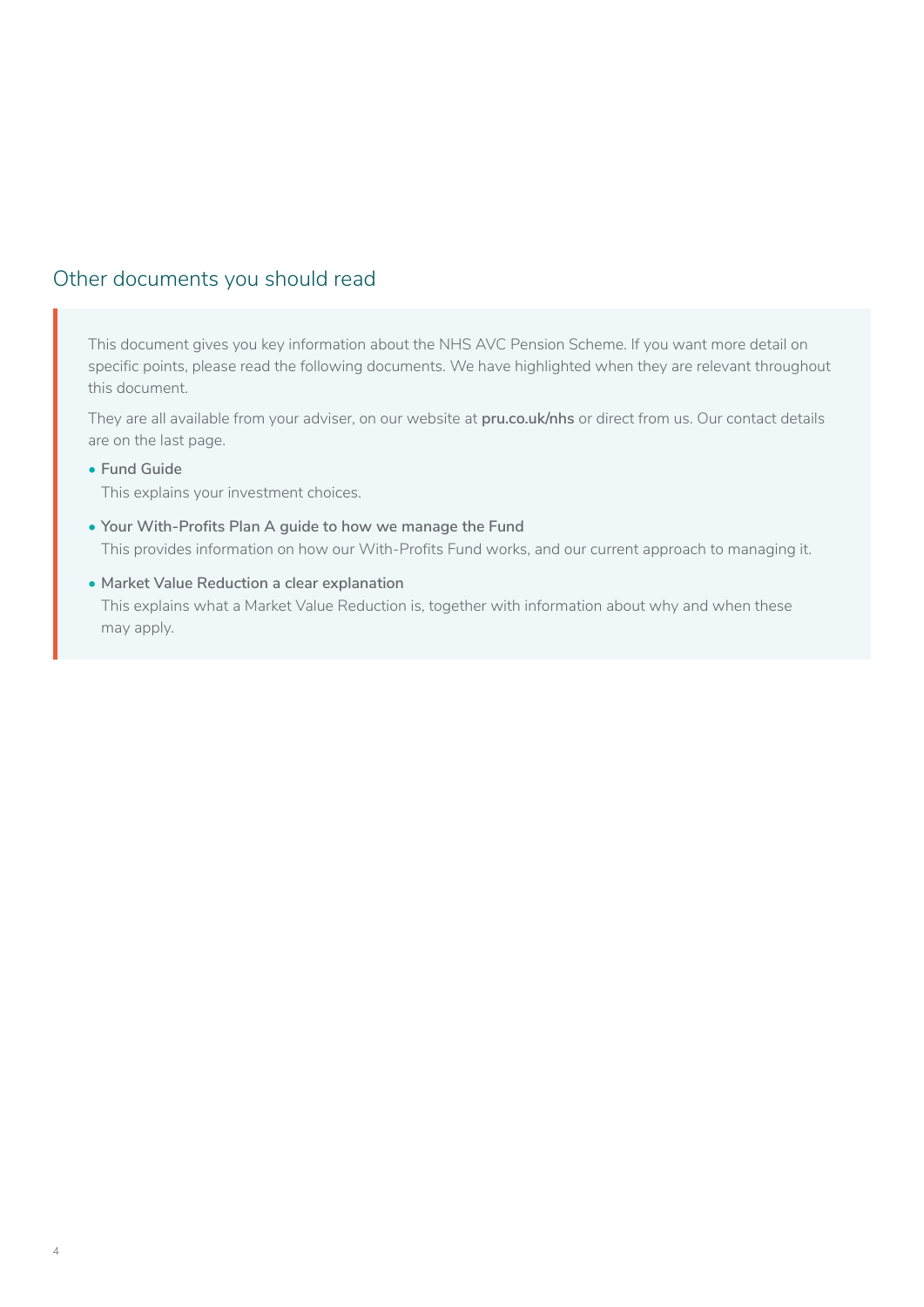# <span id="page-4-0"></span>Questions & Answers

# Is the NHS AVC Pension Scheme right for me?

If you're a member of the NHS Pension Scheme and you want to make additional investments towards your future pension benefits, it might be right for you.

When we refer to your AVC Normal Pension Age, this is the same as your normal pension age in your NHS Pension Scheme as at the date you join the AVC.

- For members who were in the 1995 Section on joining the AVC, this will be age 60\*
- For members who were in the 2008 Section on joining the AVC, this will be age 65\*
- For members who were in the 2015 Scheme on joining the AVC this will be your State Pension Age or age 65 if higher.

Please note that if your State Pension Age changes your normal pension age for AVC purposes will also change.

\* Your AVC Normal Pension Age will not change if your State Pension Age or normal pension age in the main NHS Pension Scheme changes.

#### **Are other options available?**

You have a number of options to increase your benefits within the main NHS Pension Scheme and you should contact the scheme administrator for more details.

If you're not sure whether the NHS AVC Pension Scheme is right for you, please speak to a financial adviser. If you don't have one, you can find an adviser at **[pru.co.uk/find-an-adviser](https://www.pru.co.uk/find-an-adviser)**.

#### Is this a stakeholder pension?

No, the Government has set minimum requirements that companies must meet for a stakeholder pension. These cover things like payments, charges and terms and conditions. Charges for the plan may be higher than for a stakeholder pension. A stakeholder pension may meet your needs as well as this plan, and these are widely available.

### How flexible is it?

You can increase, reduce or stop your payments at any time. You can re-start payments whenever you wish to.

If you leave the main NHS AVC Pension Scheme and then return to it you can also start making payments into your AVC again. Please read the section 'What if I stop making payments?' for more information about this.

You can't cancel your plan and receive a refund. Once you've paid money in, you can only access it as pension benefits – for more information please read the section 'When can I take my benefits?'.

#### **What other benefits can I choose?**

You can use AVCs to provide optional life cover for yourself, your spouse or any dependants. A 'dependant' includes any surviving adult including spouse, civil partner and nominated partner.

The cost of the cover will increase every three years for the level of cover selected.

Your life cover will end when you either reach your normal pension age, stop making payments or leave service.

# How much can I pay into the NHS AVC Pension Scheme?

There's no limit to the amount that you can pay into your AVC scheme.

However, the maximum tax relief you can receive on your total payments to this AVC, the main NHS Pension Scheme and any other pensions you might have is limited to 100% of your salary. This may be further restricted if you are subject to the Money Purchase Annual Allowance, or your total contribution is greater than the Annual Allowance. For more information about this, please read the section 'What about tax?'.

Payments are deducted from your salary and passed to Prudential to be invested in your plan or used to purchase life cover.

You're also able to make lump sum payments by cheque. You will need to complete an application form to accompany the cheque payment. You'll need to reclaim any tax relief you are due by contacting HMRC.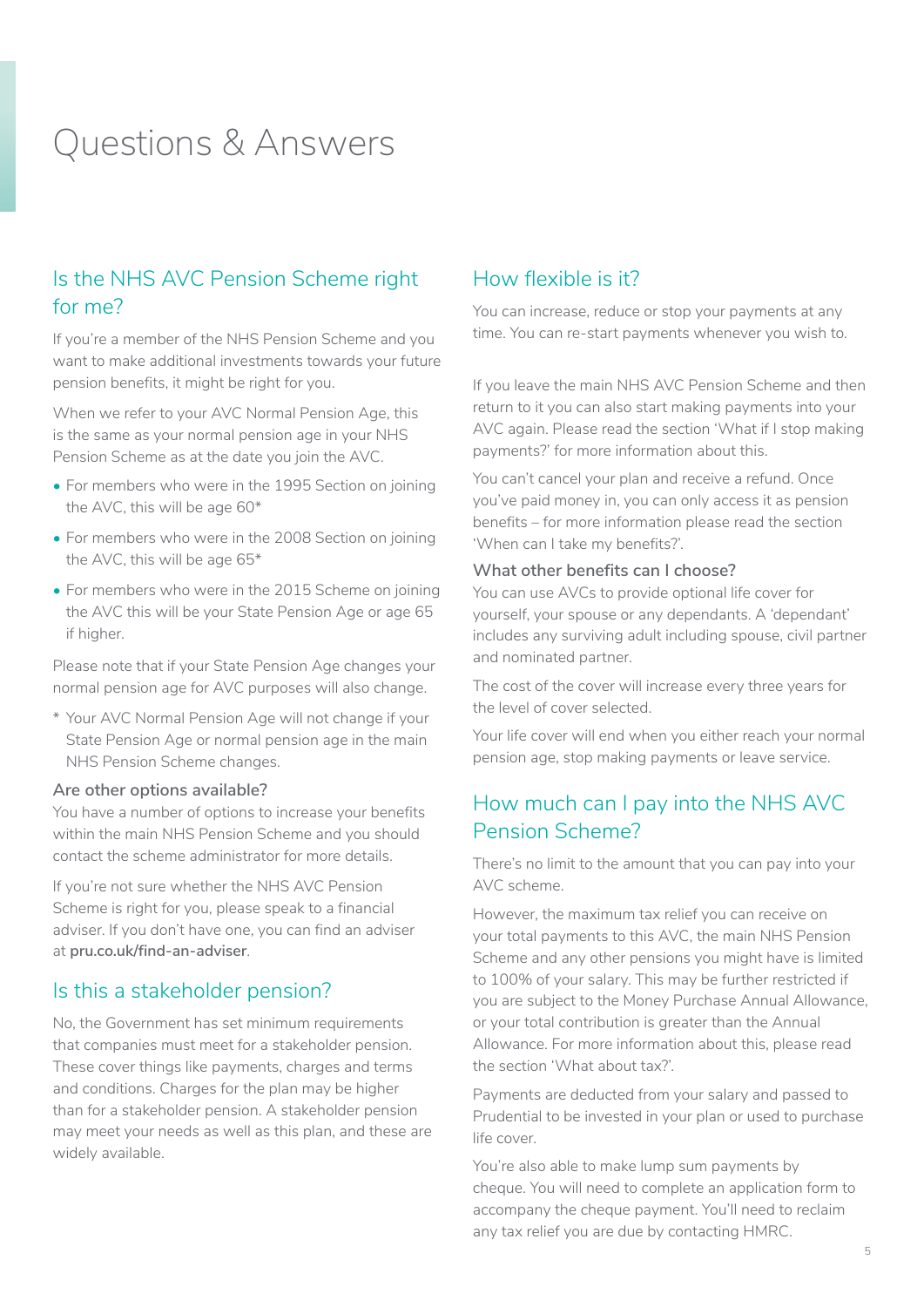# <span id="page-5-0"></span>Can I transfer money in?

Yes, you might be able to transfer funds from other pensions into your AVC. You should get in touch with the main scheme administrator who can give you more information about this.

Your previous plan might have valuable guarantees you'd lose if you transfer your pension pot. We recommend you speak to a financial adviser before you make a decision

# Where are my payments invested?

Different funds offer different types of investment. For example, some only invest in property, others invest directly in the stock market, and others invest in a wide range of assets. Each fund has its own level of potential reward and risk. Usually, funds with more potential for growth carry more risk.

You choose which funds you would like to invest your money in, from the fund range available. You can invest in more than one fund at a time, up to a maximum of 20 and we use your money to buy units in those funds.

We may delay the buying, selling and switching to or from certain funds. These delays will only apply in certain circumstances and if this applies to you, we'll let you know. For more information, please read your **Fund Guide**.

Your financial adviser, if you have one, can give you details about the funds before you choose where to invest. You can also refer to your **Fund Guide**.

#### **Unit-linked funds**

Payments into unit-linked funds will buy units in the chosen funds. The price of each unit depends on the value of the investment in the fund and also whether more money is going into or out of the fund. We work out the value of your plan based on the total number of units you have in each fund. So, if the unit prices rise or fall, so will your plan value. Money in the various funds is invested in a wide range of shares, corporate bonds, government stocks and commercial property in the UK and abroad.

#### **How unit-linked funds invest**

Some of the Prudential funds listed in your **Fund Guide** may invest in 'underlying' funds or other investment vehicles. Have a look at a fund's objective and that will tell you where it invests – including if that's in an underlying fund or funds.

If the Prudential fund is investing in just one underlying fund then it's what's known as a 'mirror' fund, as the performance of the Prudential fund broadly aims to reflect the performance of the underlying fund it invests in. The performance of our Prudential fund, compared to what it's invested in won't be exactly the same. The differences between the underlying fund and our fund can be due to:

- additional charges,
- cash management (needed to help people to enter and leave our fund when they want),
- $\bullet$  tax.
- timing of investments (this is known as a fund's dealing cycle, it varies between managers and can be several days).

#### **With-Profits Funds**

We work out the value of With-Profits investments differently. A With-Profits investment is one that aims to smooth some of the short term highs and lows of the fund over the period of time that you hold the plan. So, in theory you should see a steadier return year on year, rather than watching the value of your Plan fully reflect the rise and fall in investment markets.

Your payments are pooled with those of other Prudential With-Profits investors to form a fund. We invest this fund in a wide range of investments including company shares, property, Government bonds, company bonds and cash deposits.

This is not guaranteed and you must consider that the value of your investment can go down as well as up so you might get back less than you put in.

We allocate your share of the profits of the fund by adding bonuses. There are currently two types of bonus:

• **regular**, which we add throughout each year. We can change the rate of regular bonus at anytime without telling you beforehand, although once added these bonuses are guaranteed on death and at your selected retirement age,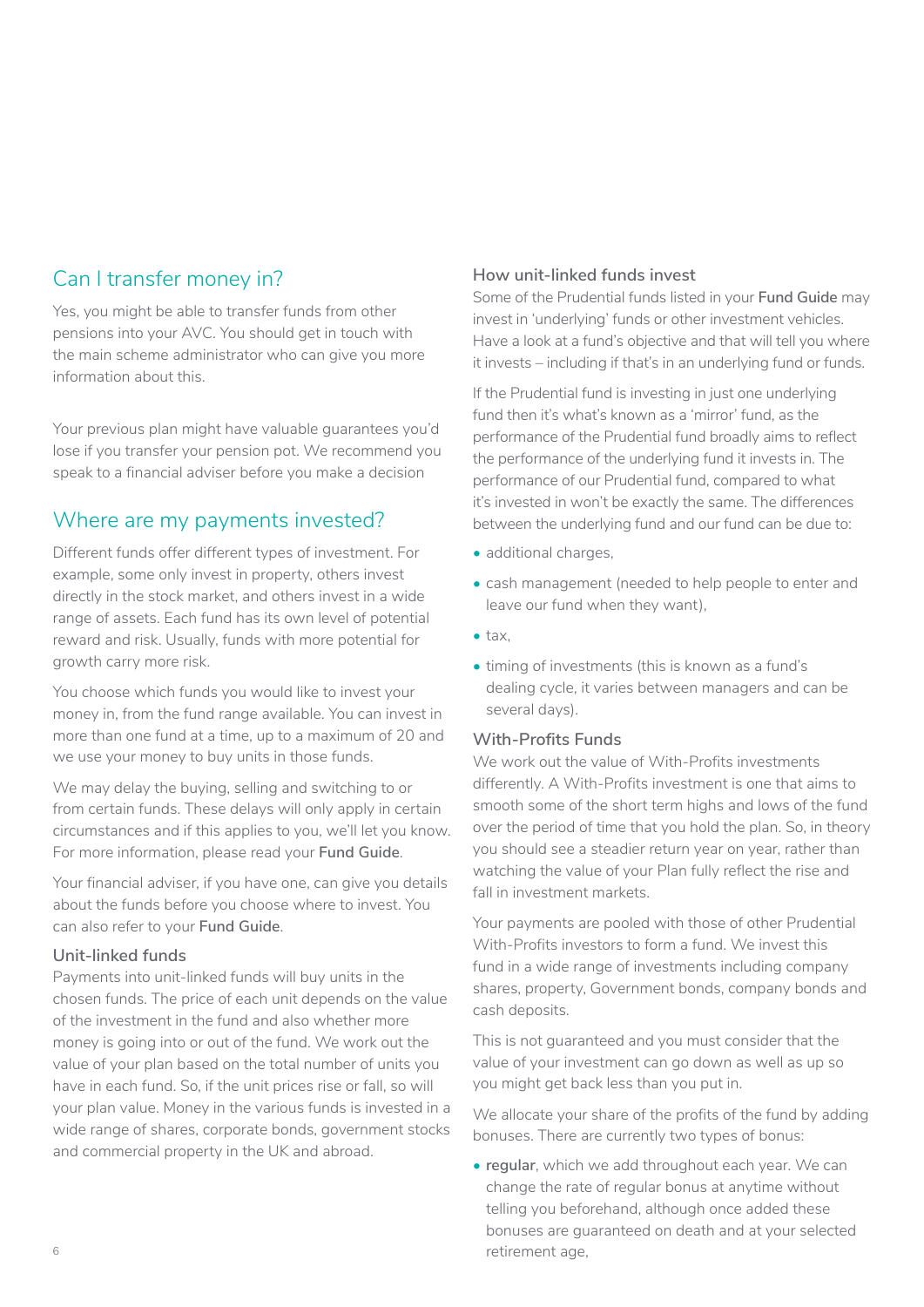<span id="page-6-0"></span>• **final**, which we may pay when you take money out of the With-Profits Fund, although this may vary and is not guaranteed. The final bonus can be reduced or removed at any time, without warning.

You can get further information about this from **Your With-Profits Plan – a guide to how we manage the Fund**.

#### **What's a Market Value Reduction?**

If you take money out of the With-Profits Fund, we may reduce the value of your fund if the value of the underlying assets is less than the value of your plan including all bonuses. This would also apply if the scheme administrator of your plan transferred part, or all, of the scheme.

This reduction is known as a Market Value Reduction (MVR). It is designed to protect investors who are not taking their money out and its application means that you get a return based on the earnings of the With-Profits Fund over the period your payments have been invested.

We apply any MVR to your plan's value including regular and final bonuses. Please read **Your With-Profits Plan – a guide to how we manage the Fund** for more information on bonuses.

An MVR will reduce the amount payable on full or partial withdrawals, and if investment returns have been low, you may even get back less than you have invested in your plan.

We guarantee not to apply an MVR at your AVC Normal Pension Age or on any claims due to death.

#### **Our current practice on applying an MVR**

We may apply a Market Value Reduction to full or partial withdrawals, including those arising from switches or transfers, from all investments that have been running for less than five years.

For investments that have been running for longer periods, we would consider applying an MVR when a withdrawal results in the total amount paid out, including any other payments in the previous 12 months, exceeding £25,000.

We would only apply an MVR to the withdrawal amount in excess of £25,000 in these circumstances. As plans approach the AVC Normal Pension Age, the size of any MVR that would apply could be expected to reduce gradually.

We reserve the right to change our current practice on Market Value Reductions at any time, without prior notice, and this would apply to existing plans and any new plans or top ups.

Examples of reasons for a change would include significant changes in the investment market or because the number of people moving out of the fund increases substantially.

# Can I change my investments?

Yes, you can switch your money between funds at any time and you can also change where you'd like any future payments to be invested. We don't currently charge you for this but if this changes in the future we'll let you know.

We may delay the buying, selling and switching to or from certain funds. These delays will only apply in certain circumstances and if this applies to you, we'll let you know. For more information, please read your **Fund Guide**.

We may apply a Market Value Reduction if you switch money out of our With-Profits Fund. For more information please read the section 'What's a Market Value Reduction?'.

# What if I stop making payments?

You can stop paying or take a payment break and restart later if your circumstances change. This will reduce your future benefits.

Any life cover will cease when regular payments stop.

Please remember that we'll keep taking our charges, even if you stop your regular payments. Charges and costs may vary in the future and may be higher than they are now.

#### **What happens if I leave service?**

If you leave the NHS, your payments will stop and your AVC will remain invested. Any charges and costs will continue to be taken until you take your benefits. If you are making any payments for additional life cover, this cover will stop when you leave.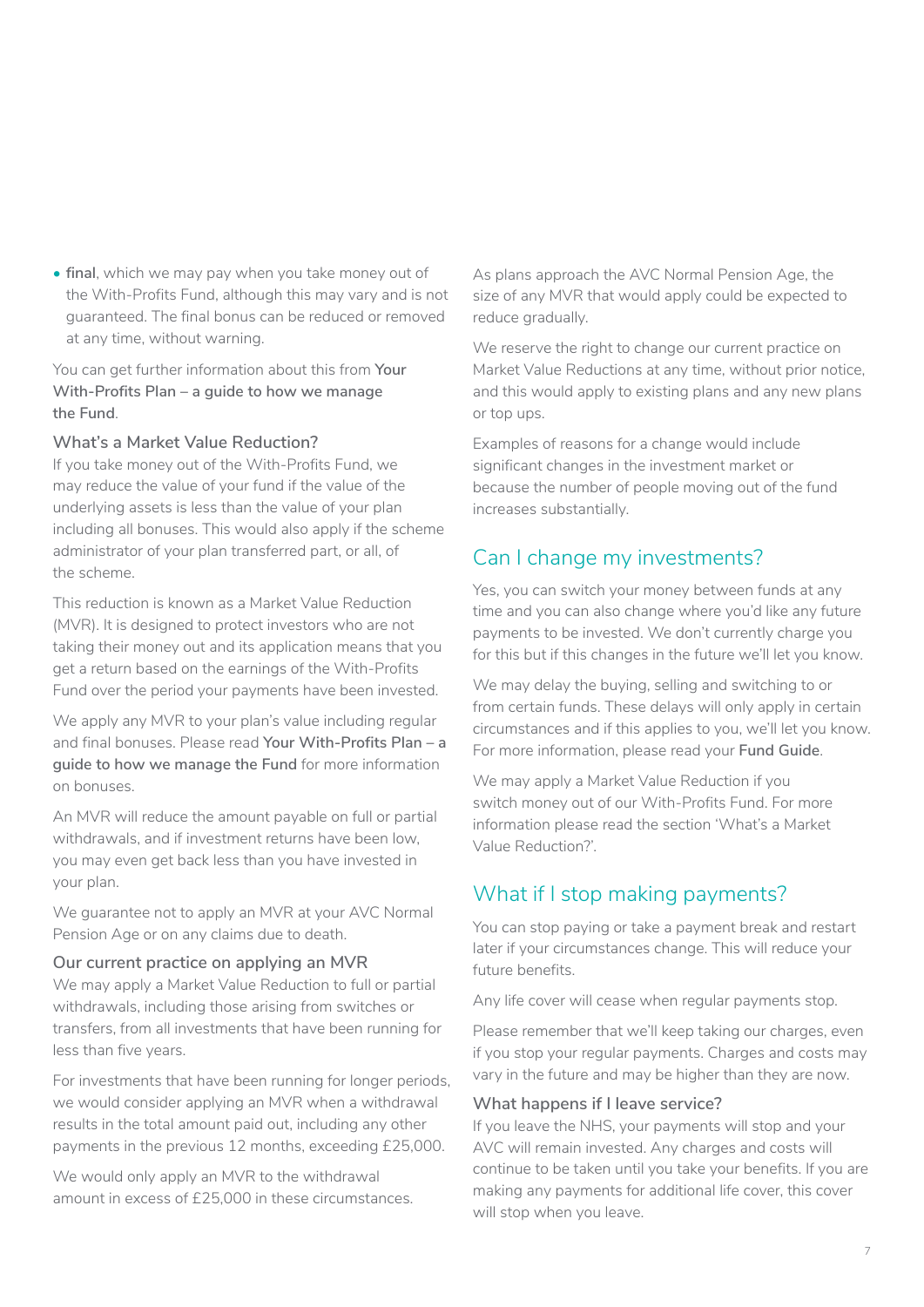<span id="page-7-0"></span>You might be able to transfer your plan to another registered pension scheme – please read the next section for more information about this.

Where your employer has provided you with a refund of main scheme payments, your AVC account will normally also be refunded. This refund is subject to a statutory income tax deduction, currently 20% on any refund up to £20,000 and 50% on any excess. Please speak to your scheme administrator for more information.

We may apply an MVR to any monies taken out of the With-Profits Fund. Please refer to the section, 'What's a Market Value Reduction?'.

If you subsequently rejoin the main scheme you can normally restart AVC payments but you might have to start a new plan. Your scheme administrator will give you more information about this.

# Can I transfer money out?

Yes you can transfer your pension pot to another registered pension scheme, or qualifying recognised overseas scheme at any time up to age 75.

We do not charge you for transferring to a new arrangement.

We may apply a Market Value Reduction if you transfer money out of our With-Profits Fund. For more information about this, please read the section 'What's a Market Value Reduction?'.

To find more information on this subject, we recommend you speak to a financial adviser.

# What are the charges and costs?

Charges and costs are deducted for managing your plan and the underlying investments. The amount we charge depends on the funds you invest in.

Please remember that we'll keep taking our charges, even if you stop your payments. Charges and costs may vary in the future and may be higher than they are now. More information on the charges and costs mentioned here can be found in your **Fund Guide**.

#### **Annual Management Charge**

For unit-linked funds, we deduct an Annual Management Charge from the funds and this charge is calculated daily and taken monthly from your plan by cancelling units. The amount of charge we deduct depends on the funds you choose to invest in and the amount of your original investment. For more information, please read your **Fund Guide**.

We calculate and take the charge for With-Profits funds differently.

#### **With-Profits Fund annual charge**

For With-Profits Funds, there are various costs involved with setting up and managing your policy. We deduct a charge from the With-Profits Fund each year to cover these costs.

The charge isn't explicit so you'll not see it being taken from your policy. It's deducted from the underlying With-Profits Fund and is already taken into account when we calculate bonus rates for our With-Profits Fund.

The With-Profits Fund's annual charge depends on the performance of the With-Profits Fund, in particular the investment return and our expenses. If, for example, over time investment returns are higher then we'd expect to increase the charges and if investment returns are lower we'd expect to reduce the charges.

The charge will depend on the investment returns achieved and the expenses incurred by the Fund (higher investment returns will be associated with a higher charge and lower investment returns will be associated with a lower charge).

The charge is currently expected to be approximately 0.80% a year if the investment return in the With-Profits Fund is 5% a year (gross of tax).

More information on the operation of the With-Profits Funds is explained in **Your With-Profits Plan – a guide to how we manage the Fund.**

#### **Further costs incurred by the funds**

In addition to our charges, there may be further costs incurred, which can vary over time. Where these are applicable, they are paid for by the relevant fund and will impact on its overall performance.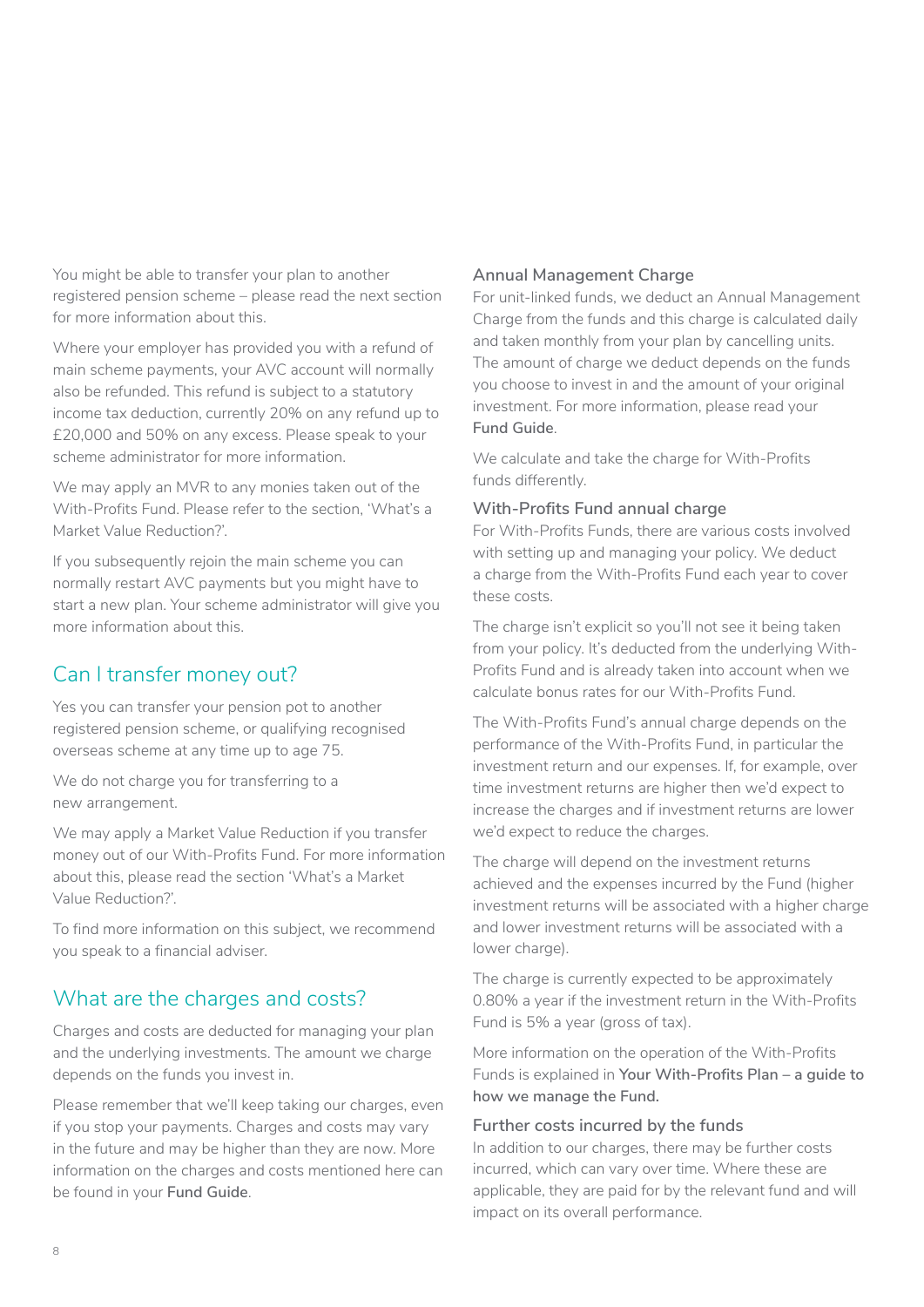<span id="page-8-0"></span>For more information on these further costs, please look at the current **Fund Guide** for this product.

#### **With-Profits charge for guarantees**

There is a charge to pay for all the guarantees the With-Profits Fund supports. We guarantee not to apply a Market Value Reduction (MVR) in certain circumstances, e.g. when payments are made because of death or at your AVC Normal Pension Age. Our current practice (which is not guaranteed) may include additional circumstances when an MVR is not applied. Please see the section 'What's a Market Value Reduction?' for more details. You won't see this charge on your annual statement because we take it by adjusting regular and final bonuses.

For applications received on or after 15 March 2019, the total deduction for guarantee charges over the lifetime of your plan is not currently more than 4% of any payment made from the fund. We'll review the amount of the charge from time to time. Charges may vary if, for example, the long term mix or type of assets held within the With-Profits Fund is changed.

For more information about charges, please read **Your With-Profits Plan – a guide to how we manage the Fund**.

# What might I get back?

The size of your AVC pension pot will depend on many factors, including the following:

- the amount that has been paid in
- how long you've been making payments
- the performance of the fund(s) you've chosen
- the amount of charges
- how long money is invested
- the effect of inflation
- how you choose to take your benefits
- tax rules
- the level of bonuses which are added to your AVC if you are invested in the With-Profits Fund.

# When can I take my benefits?

You can start taking your benefits from the age of 55, even if you're still working. You might be able to take your benefits earlier than that if you're in ill health.

The Government has confirmed its intention to increase the minimum age from which you can access your personal or occupational pension from 55 to 57 on 6 April 2028. State Pension age will increase from age 66 to age 67 for males and females between 6 April 2026 and 5 April 2028. These ages may change in future.

Under the terms of this contract, you'll need to take your benefits by age 75.

You're unable to take your AVC benefits before your main NHS Pension Scheme benefits.

If benefits are taken any time other than your AVC Normal Pension Age or on your death, a Market Value Reduction may apply to money taken out of our With-Profits Fund.

# What choices will I have when I take my benefits?

You've got different options to choose from when it comes to taking your benefits. These options are subject to the rules of your scheme. We'll contact you as you approach retirement to let you know which of these options we may be able to offer you.

Depending on your choices, you might need to move your pot to another pension to access some of these options or to access them when you prefer.

**Flexible cash or income (also known as drawdown)** You can take out up to 25% of the money moved into your flexible cash or income plan, in cash, tax-free. You'll need to do this at the start. You can then dip into the rest as and when you like. You can also set up a regular income with this option. Any money you take after the first 25% may be subject to income tax.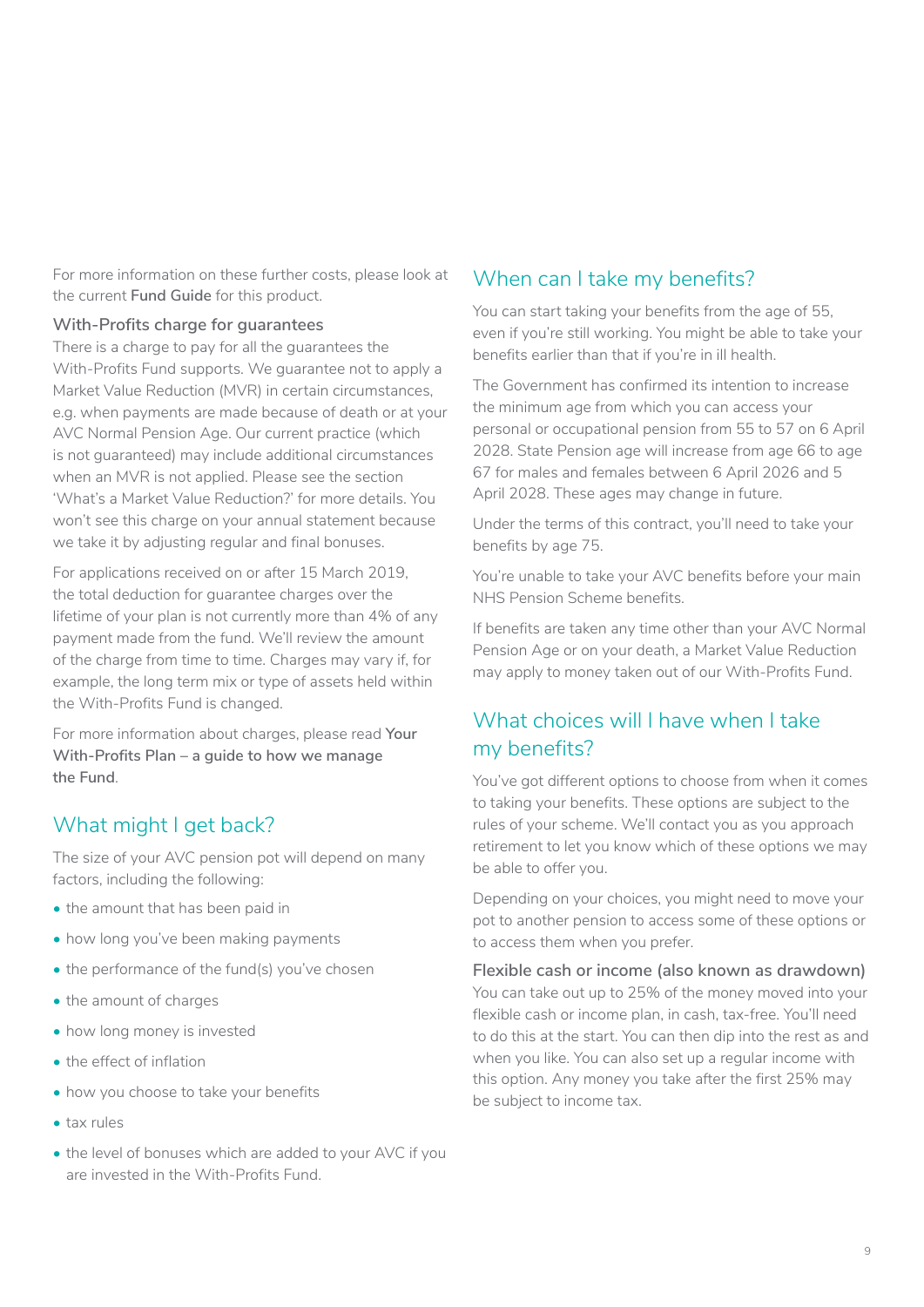#### <span id="page-9-0"></span>**A guaranteed income for life (also known as an annuity)**

You can use your plan to buy an income for life. It pays you an income (a bit like a salary) and is guaranteed for life. These payments may be subject to income tax. In most cases you can take up to 25% of the money you move into your guaranteed income for life, in cash, tax-free. You'll need to do this at the start and you need to take the rest as an income.

#### **Cash in your plan all at once**

You can take your whole plan in one go, as a lump sum. Normally the first 25% is tax-free, but on the remainder, you could lose 20%, 40% or even 45% to income tax, if it pushes you into a higher tax bracket (especially if you're still earning). You'll need to plan how you provide an income for the rest of your life.

#### **Take cash in stages**

You can leave your money in your plan and take out cash lump sums whenever you need to – until it's all gone, or you decide to do something else with what's left. You decide when and how much to take out. Every time you take money from your plan, the first 25% is usually tax free and the remainder may be subject to income tax.

#### **Take more than one option**

You don't have to choose one option – you can take a combination of some or all of them over time, even if you've only got one pension pot.

Whatever you decide to do with your pension savings – you don't have to stay with us. You should shop around and depending on the choices you make, you may find something more appropriate elsewhere, with alternative features, investment options or charges.

Any additional life cover stops at your AVC Normal Pension Age, or earlier if you leave your employer or payments into the pot are stopped.

# Where can I get guidance about what to do with my pension?

General guidance and information on all aspects of pensions is available from MoneyHelper.

**MoneyHelper Pensions Guidance Money and Pensions Service 120 Holborn London EC1N 2TD**

Telephone: **0800 011 3797**

Website: **[moneyhelper.org.uk/en/pensions-and-retirement](https://www.moneyhelper.org.uk/en/pensions-and-retirement)**

For people over 50, Pension Wise is also available. This Government service from MoneyHelper offers guidance to people with personal or workplace pensions on all the options available for their pension savings. You can have a free consultation online, over the phone and face to face.

Telephone: **0800 280 8880**

#### Website: **[moneyhelper.org.uk/pensionwise](https://www.moneyhelper.org.uk/pensionwise)**

These services are free and impartial and using them won't affect your legal rights.

# What about tax?

AVC payments are deducted from your salary before tax and passed to Prudential for investment. This means if you normally pay tax you'll qualify for immediate tax relief on your payments.

If you make a lump sum payment by cheque you will need to reclaim any tax relief you are due by contacting HMRC.

#### **Annual Allowance**

The Annual Allowance is a limit to the total amount of payments that can be paid to defined contribution pension schemes and the total amount of benefits that you can build up in defined benefit pension schemes each year, for tax relief purposes.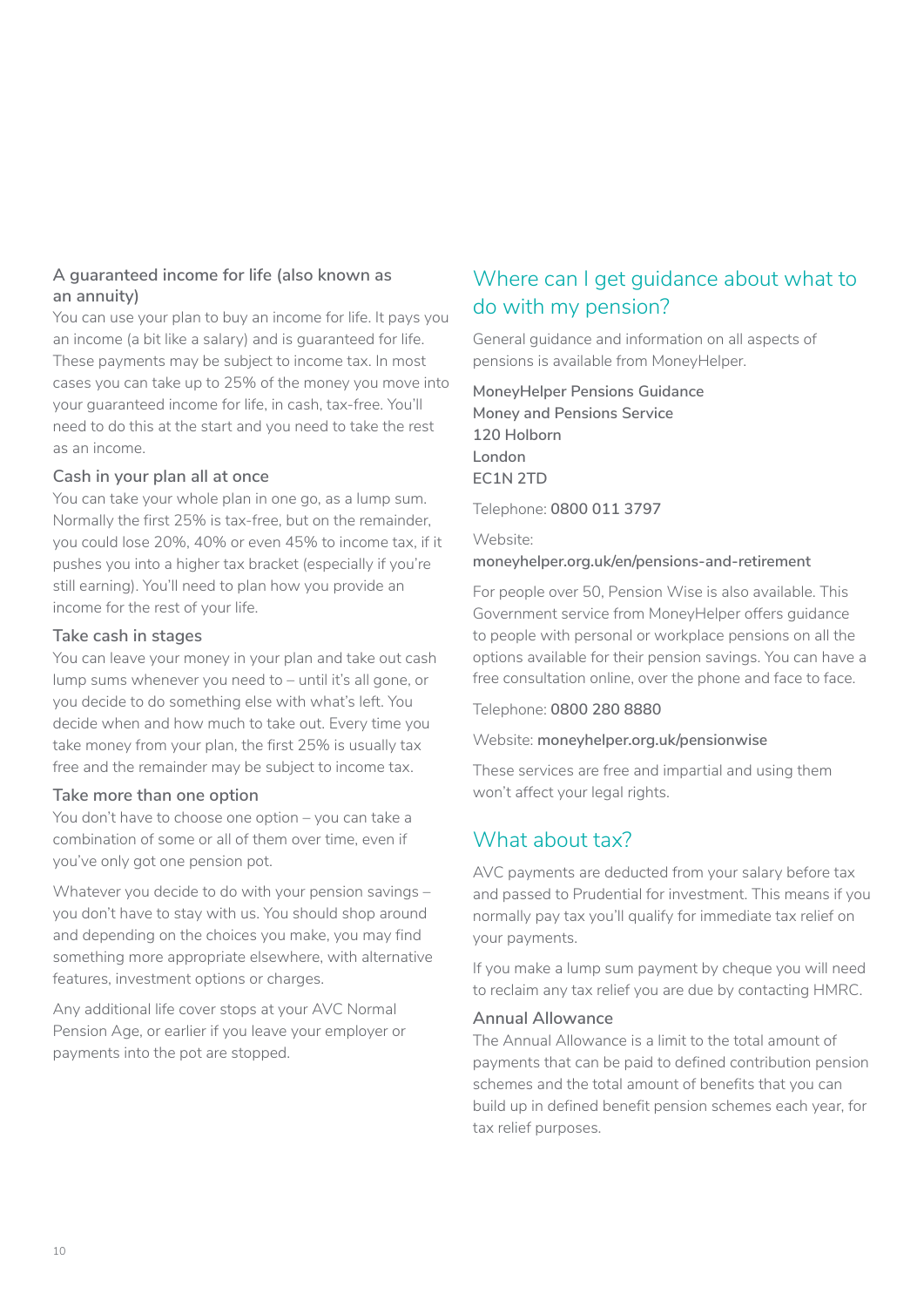#### <span id="page-10-0"></span>**Money Purchase Annual Allowance**

Taking money out of your pension will sometimes lower the amount you can pay into all the pensions you may have while still benefitting from tax relief. This limit is called the Money Purchase Annual Allowance (MPAA). Your pension scheme administrator or provider will have told you if you are subject to the MPAA at the time they started to pay you.

#### **Lifetime Allowance**

The Lifetime Allowance is a limit on the amount of pension benefit that can be drawn from pension schemes, whether lump sums or retirement income, and can be paid without triggering an extra tax charge.

#### **Capital Gains Tax**

You don't pay capital gains tax on your pension funds.

#### **Income tax**

Any money taken out, excluding any tax-free cash, may be subject to income tax. Lump sum benefits payable on death are not subject to income tax unless they are paid out more than two years after notification of death or where death occurred after age 75.

#### **Inheritance tax**

Lump sum benefits are not normally subject to Inheritance tax.

Tax rules can change and the impact of taxation (and any tax relief) depends on your circumstances. Before you make a decision you might want to speak to a financial adviser. They can help you understand the tax rules and how they might affect you.

For more information visit **[pru.co.uk/tax](https://www.pru.co.uk/)** or the HMRC website at **[hmrc.gov.uk](https://www.hmrc.gov.uk)**.

# How will I know how the NHS AVC Pension Scheme is doing?

We'll send you a yearly statement, which shows how your plan is doing.

#### **Keep track of your plan online, at a time that suits you.**

With your online service you can check the value of your plan, contact us securely, change personal details and view your documents. If you're not registered, it's easy and only takes five minutes. You'll need your policy number, postcode and date of birth. Go to **[pru.co.uk/registeronline](https://www.pru.co.uk/registeronline)** to find out more.

# What happens to the NHS AVC Pension Scheme if I die?

If you die before you start taking your benefits, we will pay the value of your pension pot plus any additional life cover you may have added to your plan, as a lump sum to your beneficiaries. The manager of your scheme will tell us who this is so please make sure you keep them up to date with your wishes.

If the value of all death benefits paid as a lump sum from this and any other schemes is more than the Lifetime Allowance there will normally be a special tax charge. For more information please read the section 'Lifetime Allowance' within 'What about tax?'.

# What if the NHS AVC Pension Scheme is not right for me?

There will not be an opportunity to cancel once the plan has started, the contract is binding and we will not return any money to you until you are ready to take your benefits.

However, you can reduce or stop your payments at any time. Please read the section 'What if I stop making payments?'.

### How much will the advice cost?

If you take advice then you will agree the cost of this with your financial adviser when you start the plan.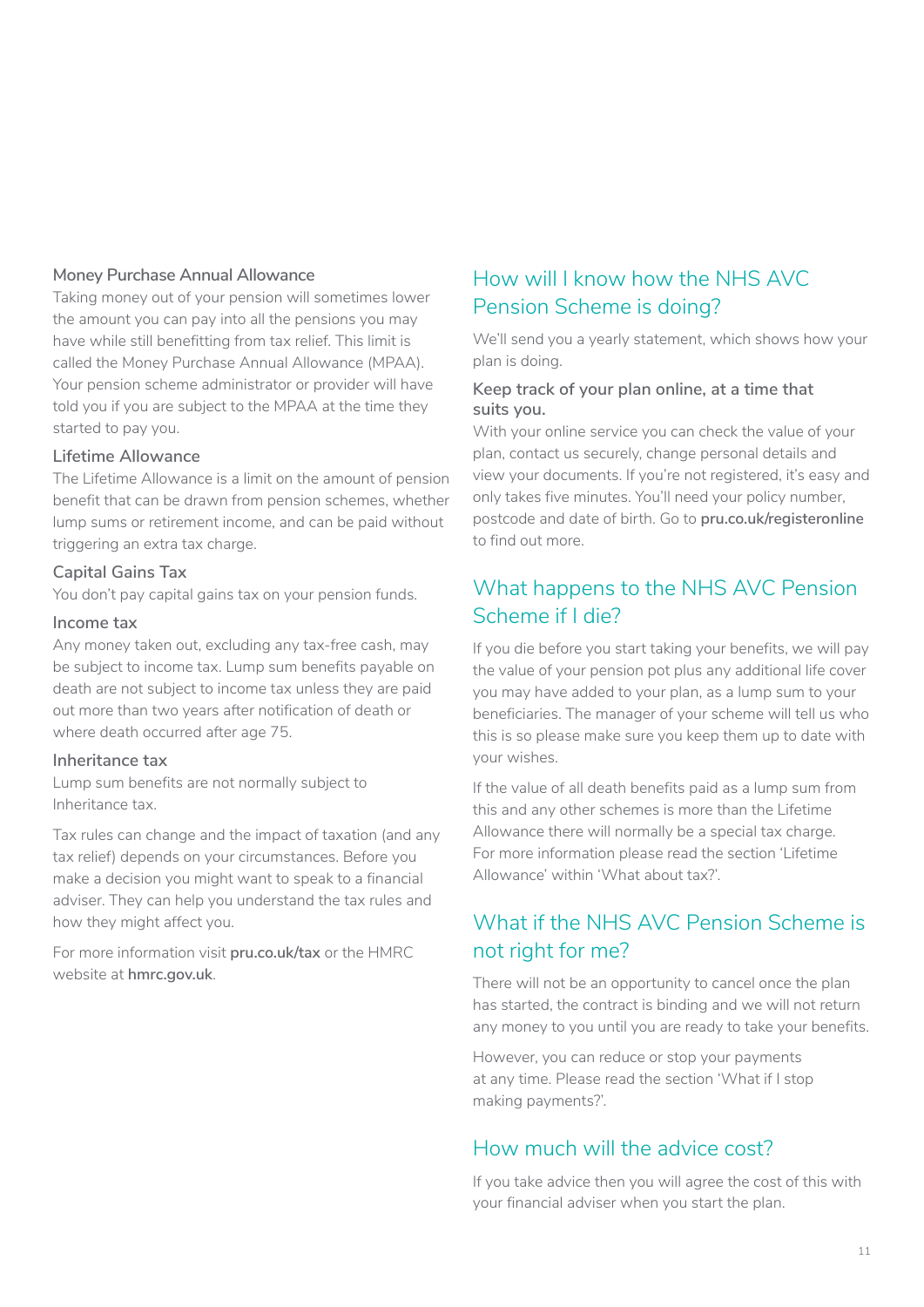# <span id="page-11-0"></span>Other information

# Client category

We classify you as a 'retail client' under Financial Conduct Authority (FCA) rules. This means you'll receive the highest level of protection for complaints and compensation and receive information in a straightforward way.

# Compensation

The products Prudential Assurance Company Limited (PACL) offer are covered by the Financial Services Compensation Scheme (FSCS). If we get into financial difficulties, you may be able to make a claim. The FSCS is an independent body set up by Government to provide compensation for people where their authorised financial services provider gets into financial difficulties and becomes unable, or unlikely to be able, to pay claims against it. This circumstance is referred to as being 'in default'.

Losses, which may result from poor investment performance, are not covered by the FSCS.

#### **Where does FSCS protection apply? There is full FSCS coverage if PACL is 'in default'.**

- Your pension is protected up to 100% of the value of your claim.
- Any funds you choose to hold in your pension will be included in the value of your claim in the event that PACL is declared 'in default'.
- If you hold the Prudential With-Profits fund or Deposit fund in your pension, they are protected 100% in the event of the default of PACL

**All the other funds we offer, apart from those mentioned above, are unit-linked, and invest in other funds managed by non-PACL fund managers. FSCS cover does not apply if the non-PACL fund manager were to be 'in default'.** 

- There is no FSCS cover for unit-linked funds investing with non-PACL fund managers if that manager were to be 'in default'.
- See 'How funds invest' for further information on these types of fund (often called 'mirror' funds).

You can find out more information on the FSCS at **[pru.co.uk/fscs](https://www.pru.co.uk/fscs/)**, or you can call us.

Information is also available from the Financial Services Compensation Scheme.

Visit their website: **[fscs.org.uk](https://www.fscs.org.uk/)**

Or write to:

**The Financial Services Compensation Scheme PO Box 300 Mitcheldean GL17 1DY** 

Or call the FSCS: Telephone: **0800 678 1100** 

#### **Where FSCS coverage does not apply, then other factors can come in**

As explained in the 'Where does FSCS protection apply?' section, the FSCS doesn't cover every situation. For example unit-linked funds that invest in the funds of non-PACL fund managers (often called 'mirror' funds).

But, where FSCS protection does not apply, there are other factors that could help if the worst happened and a provider was 'in default'. For example, the use of custodians or depositories to provide protection for fund assets, where there is separate legal ownership of assets and legal entities that aren't liable for any losses of a fund manager. In so doing, the intention is that the underlying fund will not be liable for any losses the underlying fund management company incurs.

PACL would aim to recover any money invested in an underlying fund where the fund manager has been declared 'in default', but PACL would not be liable for any loss incurred from the default of the non-PACL fund manager.

# Financial Strength

Prudential meets regulatory standards for meeting its financial obligations. You can read our solvency and financial conditions reports at **[pru.co.uk/about\\_us](http://www.pru.co.uk/about_us)**, or if you contact us we can post some information to you.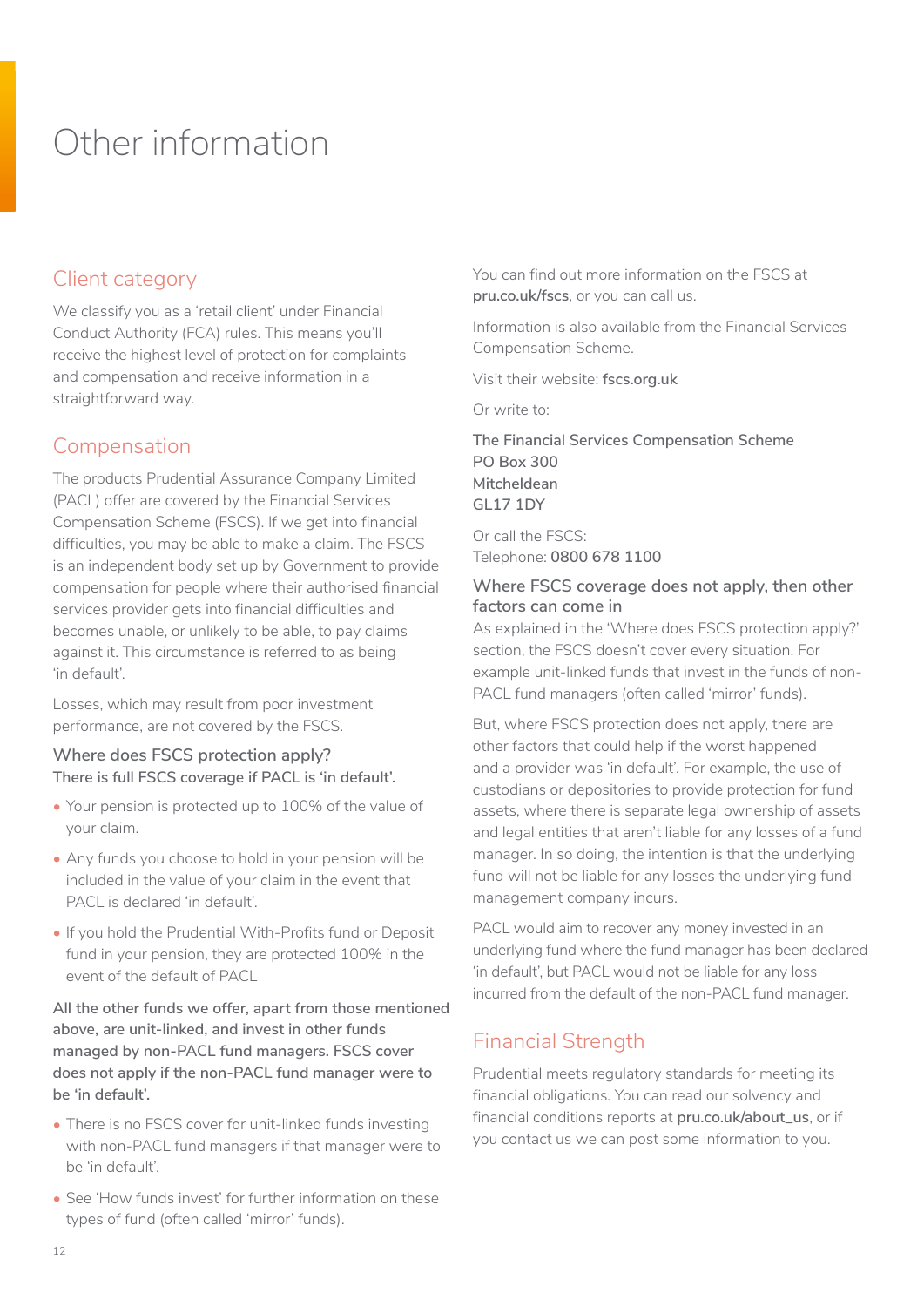# Conflict of Interest

We want to make sure that we uphold our reputation for conducting business with integrity. If we become aware that our interests may conflict with yours, we will take all reasonable steps to manage it in an appropriate manner.

We have drawn up a policy to deal with any conflicts of interest. If you would like to know the full details, please contact us using our details on the last page.

### Law

The law of England and Wales applies to your contract.

# Our regulators

We are authorised by the Prudential Regulation Authority and regulated by the Financial Conduct Authority and the Prudential Regulation Authority. Prudential Assurance Company Limited is entered on the Financial Conduct Authority (FCA) Register, FCA Reference Number 139793. The FCA Register is a public record of all the organisations that the FCA regulates.

You can contact the FCA at:

**The Financial Conduct Authority 12 Endeavour Square London E20 1JN** 

Email: **consumer.queries@fca.org.uk** 

Prudential Regulation Authority details:

**The Prudential Regulation Authority Bank of England Threadneedle St London EC2R 8AH** 

Email: **enquiries@bankofengland.co.uk**

# Communicating with you

Our documents and terms and conditions, as well as all other communications, will be in English.

# How to make a complaint

If you have a complaint, please get in touch with us and we will do everything we can to resolve it. You can also ask us for details of our complaints handling process. Our contact details are in the 'Get in touch' section on the last page of this document.

If you're not satisfied with our response, you can take your complaint to the Financial Ombudsman Service who help settle individual disputes between consumers and businesses providing financial services:

**Financial Ombudsman Service Exchange Tower London E14 9SR**

Telephone: **0800 023 4567** or **0300 123 9123**

Or visit the website: **[financial-ombudsman.org.uk](https://www.financial-ombudsman.org.uk/)**

Help is also available from The Pensions Ombudsman who deals with complaints and disputes about the administration and management of occupational and personal pension schemes.

**The Pensions Ombudsman 10 South Colonnade Canary Wharf London E14 4PU**

Telephone: **0800 917 4487**

Email: **enquiries@pensions-ombudsman.org.uk** 

Website: **[pensions-ombudsman.org.uk](https://www.pensions-ombudsman.org.uk/)**

You can also submit a complaint form online: **pensions-ombudsman.org.uk/making-complaint**

These services are free and using them won't affect your legal rights.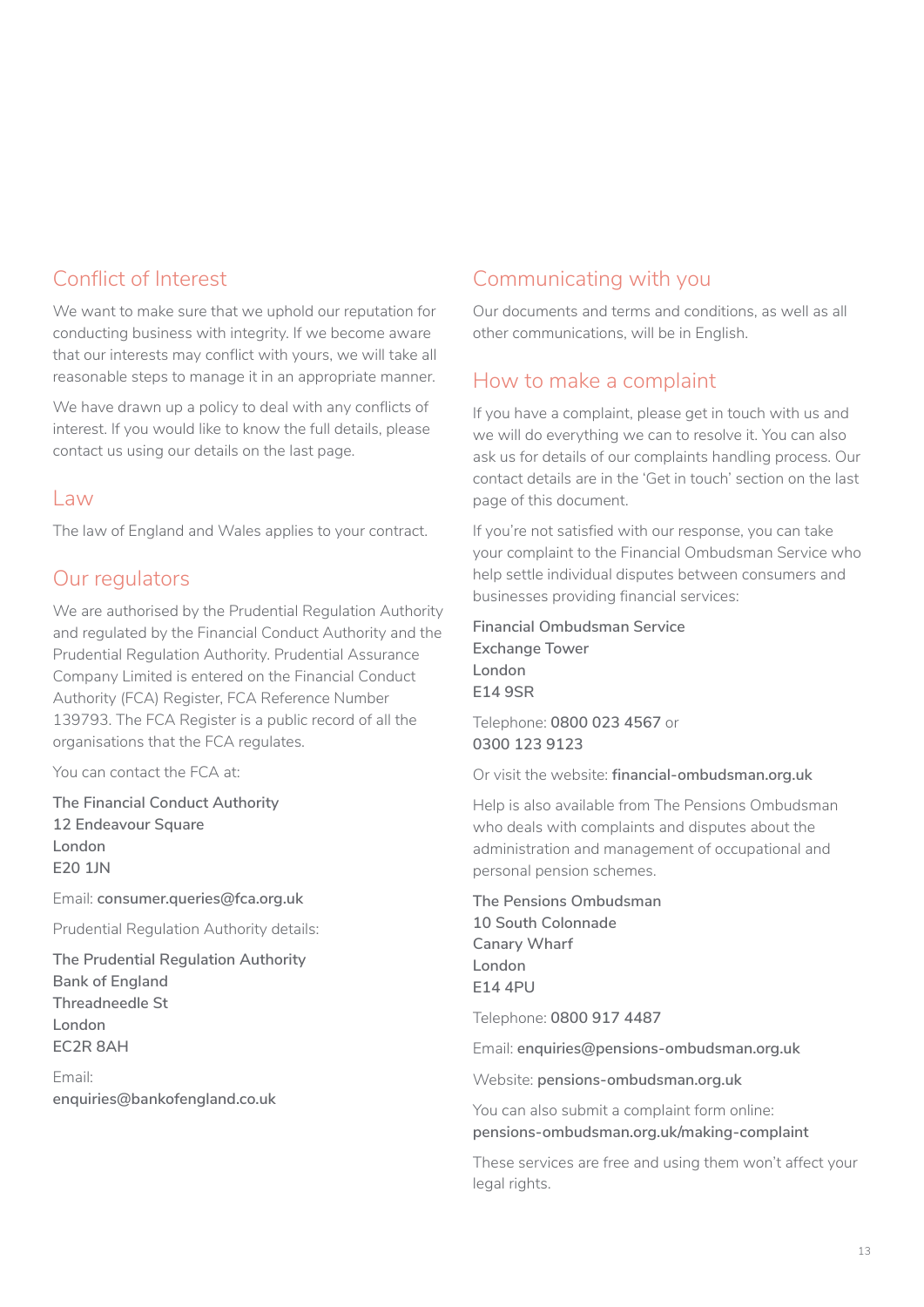# <span id="page-13-0"></span>Get in touch

If you want to contact us before you buy this plan, or to increase your AVCs, you can do so online or by phone.



With your online service you can check the value of your plan, contact us securely, change personal details, view your documents and manage your AVC contributions.

If you're not registered, it's easy and only takes five minutes. You'll need your policy number, postcode and date of birth. Go to **[pru.co.uk/registeronline](https://www.pru.co.uk/registeronline)** to find out more.



For general enquiries about an existing AVC plan, call our support team on **0345 600 0343**. Lines are open Monday to Friday, 8.30am to 6.00pm.

We might record your call for training and quality purposes. To find out more about how we use your personal data please visit **[pru.co.uk/mydata](http://www.pru.co.uk/mydata)**



 $\epsilon$ 

Write to: **Prudential Lancing BN15 8GB UK**

If you're a Deaf customer, who is also a British Sign Language (BSL) user, you can contact us using a Video Relay service. The service, provided by SignVideo, connects customers to fully qualified, registered NRCPD interpreters who will relay your conversation with a member of our customer service team.

#### **[pru.co.uk/contact-us/signvideo](https://www.pru.co.uk/contact-us/signvideo/)**

There is no cost for using this service to call Prudential and we're available to help you Monday to Friday, 8am to 6pm.



You'll also find more information at **[pru.co.uk/NHS](https://www.pru.co.uk/NHS)**